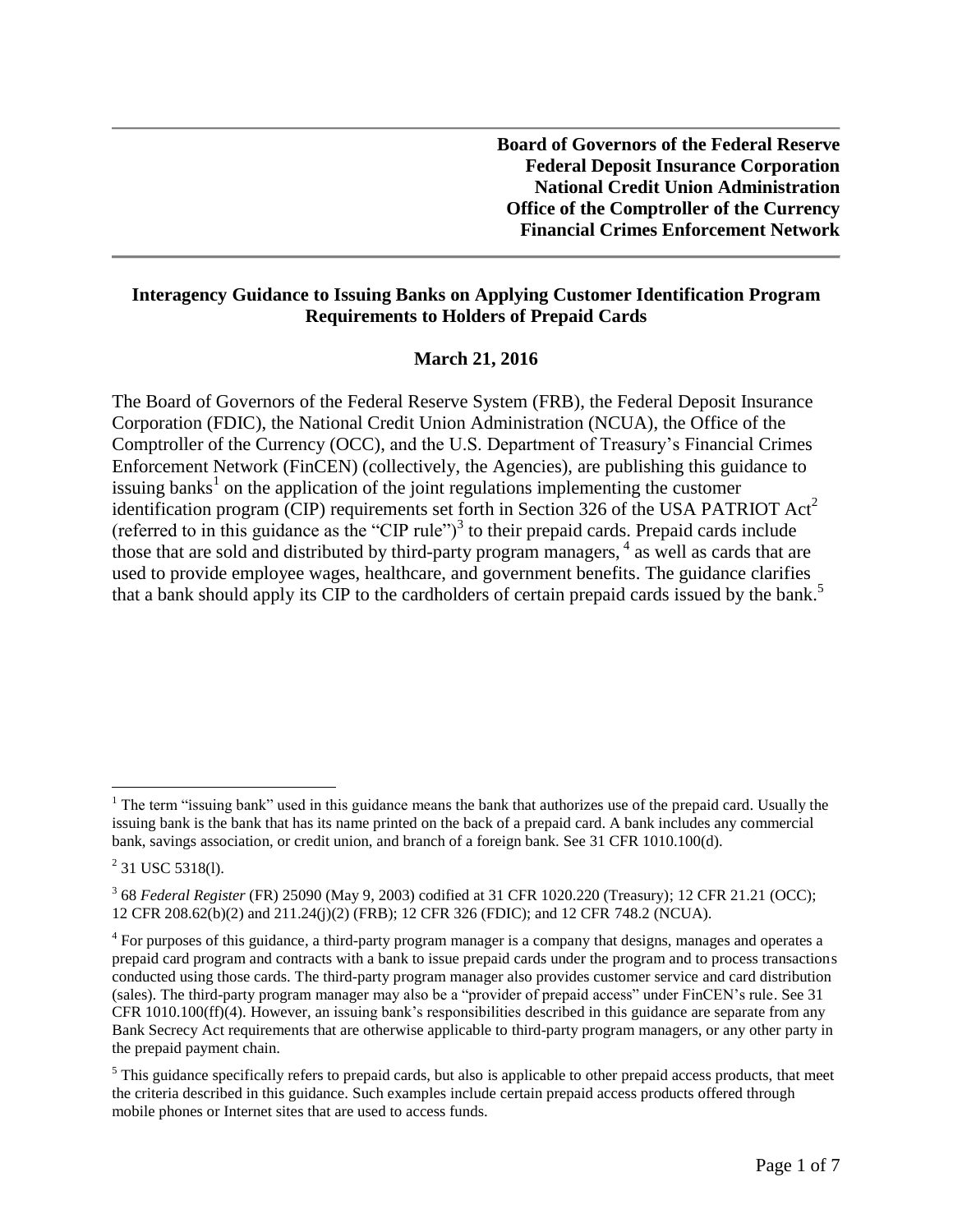#### **I. Introduction**

 $\overline{a}$ 

Prepaid cards have become mainstream financial products, widely used by individuals, corporations, and other private sector entities, as well as state, federal and local governments. 6 General purpose prepaid cards can be used at multiple, unaffiliated merchants and can allow cardholders to perform a variety of functions, including those that have traditionally been conducted using other payment mechanisms, such as checks, debit cards tied to bank accounts, or credit cards.<sup>7</sup> These functions include withdrawing cash at automated teller machines (ATMs), paying bills, purchasing goods and services, and transferring funds to other cardholders and receiving funds transfers. Employers use prepaid cards to provide wages and other compensation or benefits, such as pre-tax flexible spending arrangements for healthcare expenses or dependent care. State, federal, and local governments use these financial products to distribute government benefits and tax refunds.

Prepaid cards can be purchased online and from a variety of physical locations, such as local bank branches, retail stores and supermarkets. A growing number of third-party program managers are selling prepaid cards online and at physical locations, in addition to managing prepaid card programs, processing transactions, and providing customer support.

Functionalities that make prepaid cards attractive to consumers also pose risks for banks that issue prepaid cards and process prepaid card transactions. For example, easy access to prepaid cards, the ability to use them anonymously, and the potential for relatively high volumes of funds to flow through pooled prepaid access accounts, make prepaid cards potentially vulnerable to criminal abuse.

The Agencies have made clear that the money laundering and other financial crime risks faced by banks that issue prepaid cards and process prepaid card transactions require the implementation of strong and effective mitigating controls.<sup>8</sup> Controls put in place by issuing banks and the prepaid card industry, such as limits on card value and the frequency and amount of transfers, as well as appropriate due diligence on third parties and cardholders, have helped mitigate these risks. However, questions have arisen regarding the application of the CIP rule to prepaid cards issued by banks, including with respect to prepaid cards issued by banks under arrangements with third-party program managers.

 $6$  For further information, see the 2013 Federal Reserve Payments Study, available at [https://www.frbservices.org/files/communications/pdf/research/2013\\_payments\\_study\\_summary.pdf.](https://www.frbservices.org/files/communications/pdf/research/2013_payments_study_summary.pdf)and the 2013 FDIC National Survey of Unbanked and Underbanked Households, available at

[https://www.fdic.gov/householdsurvey/.](https://www.fdic.gov/householdsurvey/) The survey noted a year over year increase in the use of prepaid cards with transactions focused largely on bill payment.

 $<sup>7</sup>$  By contrast, closed-loop prepaid cards, which are redeemable only at a single merchant or service provider, or a</sup> group of affiliated merchants or service providers, are generally not issued by banks and do not establish relationships that resemble formal banking relationships. Cardholders of closed-loop prepaid cards may only use the prepaid card to purchase goods or services from the merchant or service provider to which the cardholder or a third party has provided funds to load or reload the card.

<sup>8</sup> See the *FFIEC BSA/AML Examination Manual*, "Prepaid Access–Overview" (2014), p. 227, available at [http://www.ffiec.gov/bsa\\_aml\\_infobase/pages\\_manual/OLM\\_061.htm.](http://www.ffiec.gov/bsa_aml_infobase/pages_manual/OLM_061.htm)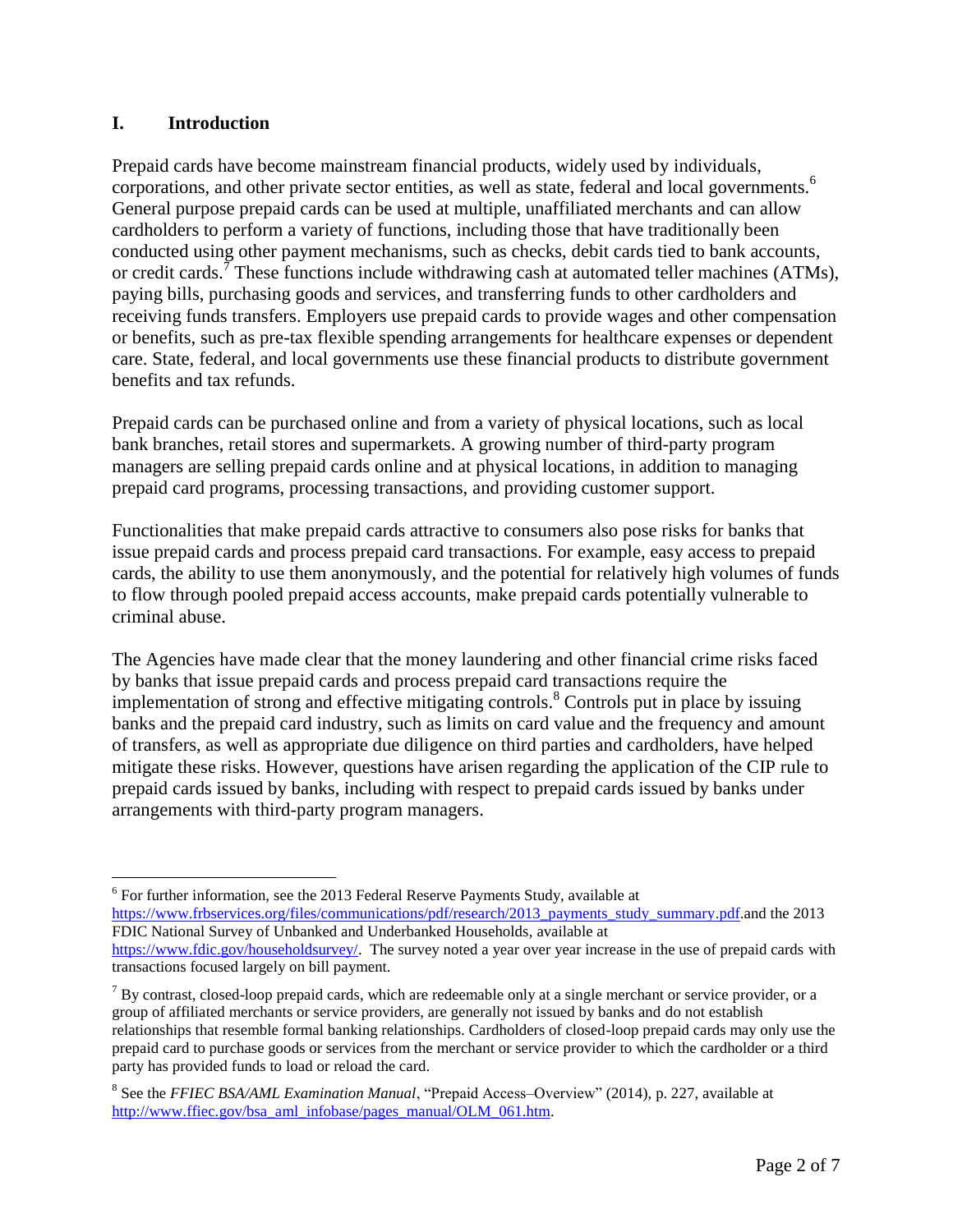#### **II. CIP Rule Overview**

In 2003, the Agencies issued the CIP rule that requires a bank to obtain information sufficient to form a reasonable belief regarding the identity of each "customer" opening a new "account."<sup>9</sup> The bank's CIP must include risk-based procedures for verifying its customers' identities to the extent reasonable and practicable. In particular, the CIP rule requires banks to implement a CIP that includes certain minimum requirements. First, a bank's CIP must include procedures for opening an account that, at a minimum, must include obtaining a name, date of birth, address, and identification number from a customer who is an individual. <sup>10</sup> Second, a bank's CIP must also include identity verification procedures that describe when and how the bank will verify the customer's identity using documentary or non-documentary methods.<sup>11</sup> Finally, the CIP rule has specific account recordkeeping and notice requirements.<sup>12</sup>

This guidance clarifies that certain prepaid cards issued by a bank should be subject to the bank's CIP, including when a bank issues prepaid cards under arrangements with third-party program managers that sell, distribute, promote, or market the prepaid cards issued by the bank. This may be the only relationship that the cardholder has with the bank.

In order to determine if CIP requirements apply to purchasers of prepaid cards, the bank should first determine whether the issuance of a prepaid card to a purchaser results in the creation of an account; and if so, ascertain the identity of the bank's customer. As discussed below, these determinations depend on the functionalities of the prepaid card issued.

#### **III. Determining the Existence of an 'Account'**

An "account" is defined in the CIP rule as "a formal banking relationship established to provide or engage in services, dealings, or other financial transactions, including a deposit account, a transaction or asset account, a credit account or other extension of credit." An account also includes "a relationship established to provide a safety deposit box or other safekeeping services or to provide cash management, custodian, or trust services."<sup>13</sup> An account does not include "products and services for which a formal banking relationship is not generally established with a person, such as check cashing, wire transfer, or the sale of a check or money order." For CIP purposes, an account does not include any account that the bank acquires, or accounts opened, to participate in an employee benefit plan established under the Employee Retirement Income Security Act of 1974.<sup>14</sup>

 $9^9$  31 CFR 1020.100(c), (a).

 $10$  31 CFR 1020.220(a)(2)(i).

 $11$  31 CFR 1020.220(a)(2)(ii).

 $12$  31 CFR 1020.220(a)(3) and (a)(5).

<sup>&</sup>lt;sup>13</sup> 31 CFR 1020.100 (a)(1).

 $14$  31 CFR 1020.100(a)(2).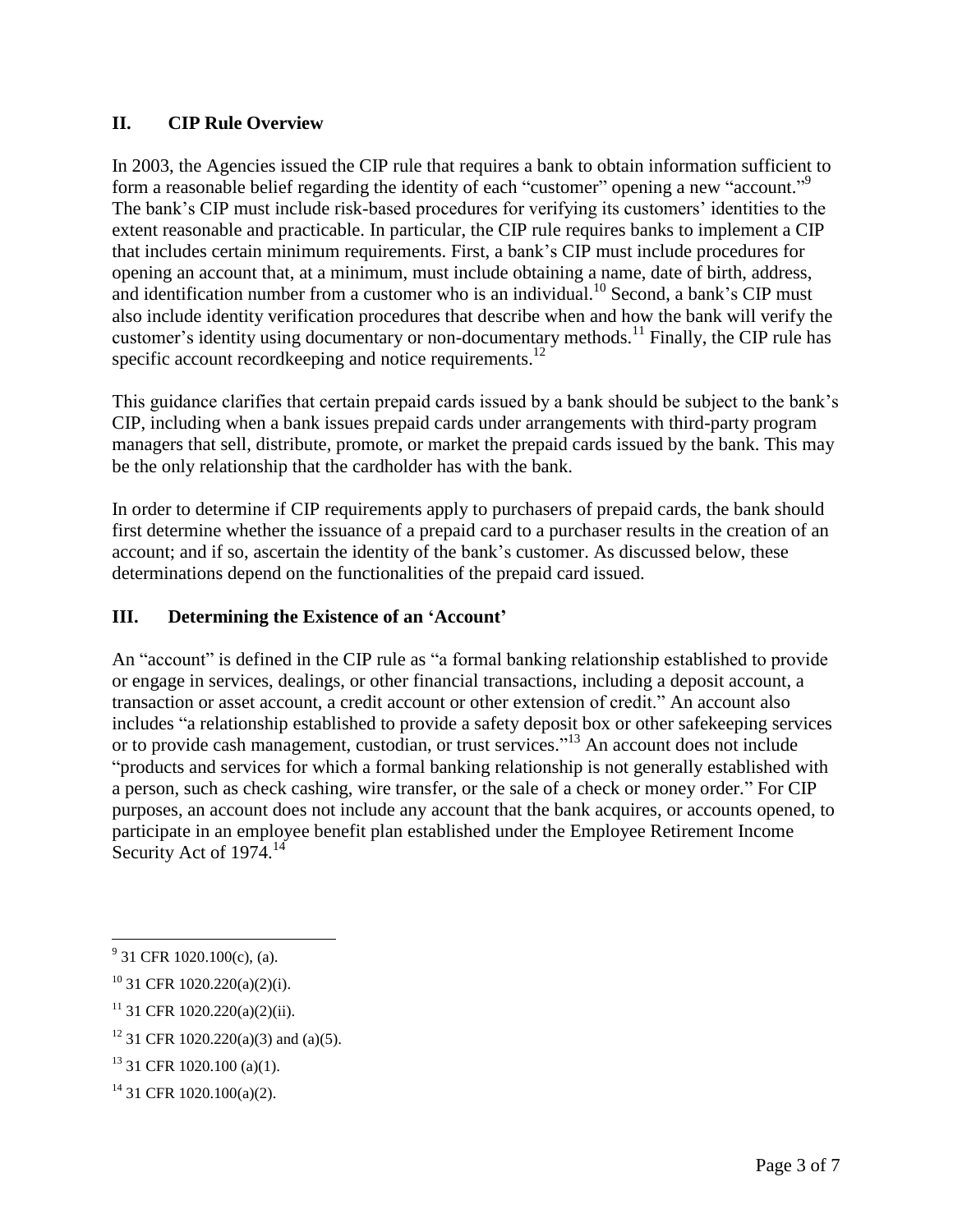Certain prepaid cards exhibit characteristics that are analogous to deposit accounts, such as checking or other types of transactional accounts.<sup>15</sup> Some of these cards are linked to, and permit use of, funds held by a bank, even though the funds may be managed by, or distributed through, a third-party program manager.<sup>16</sup> As described below, for purposes of the CIP rule, prepaid cards that provide a cardholder with (1) the ability to reload funds or (2) access to credit or overdraft features should be treated as accounts.

#### **a. General Purpose Prepaid Cards With the Ability to Reload Funds**

General purpose prepaid cards may be reloaded by the cardholder or another party on behalf of the cardholder in a manner that is similar to the way in which funds can be added to a traditional deposit, asset, or transaction account. Therefore, the Agencies believe that issuing a general purpose prepaid card with those features creates a formal banking relationship and is equivalent to opening an account for purposes of the CIP rule.

By contrast, the issuance of a general purpose prepaid card that, under the program's terms, cannot be reloaded by a cardholder or another party on behalf of the cardholder, does not establish an account for CIP purposes. These cards do not bear the characteristics of a typical deposit, transaction, or asset account because they do not permit the cardholder or other party on behalf of the cardholder to reload funds. Therefore, the Agencies believe these cards do not create a formal banking relationship.

# **b. General Purpose Prepaid Cards with Access to Credit or Overdraft Features**

General purpose prepaid cards may permit withdrawals in excess of the card balance and also may provide the cardholder with access to an overdraft line or an established line of credit similar to a lender/borrower or credit card relationship. The Agencies believe that a card that permits either functionality constitutes a formal banking relationship with the issuing bank and is an account for purposes of the CIP rule.

# **c. Activation of General Purpose Cards**

In some cases, general purpose prepaid cards may be sold without the reloadable functionalities activated or credit or overdraft features enabled. A purchaser or subsequent transferee of these cards generally may activate any one of those features only if they contact the issuing bank or the

 $\overline{a}$ <sup>15</sup> General purpose prepaid cards may include features that permit the cardholder to make and receive payments or transfers by non-card means, such as by Automated Clearing House (ACH) , wire, check, or mobile phone message, activities that are also conducted through an account. For example, a cardholder may be able to pay a bill by logging on to the issuing bank's Web site and initiating an ACH payment to the biller. A cardholder also may be permitted to make and receive payments using a prepaid card, such as through a cardholder-to-cardholder transfer, a transfer to the cardholder's savings account, or a transfer to another person's transaction account at the issuing bank. If these features could result in the reloading of the general purpose prepaid card, then the card should be treated as an "account."

 $<sup>16</sup>$  Generally, credit unions may only serve individuals and entities within their approved field of membership.</sup> Therefore, the threshold question for any credit union contemplating entering into an account relationship involving holders of prepaid cards sold and distributed by third parties is whether the customer with whom it intends to establish the relationship is within the field of membership it is authorized to serve.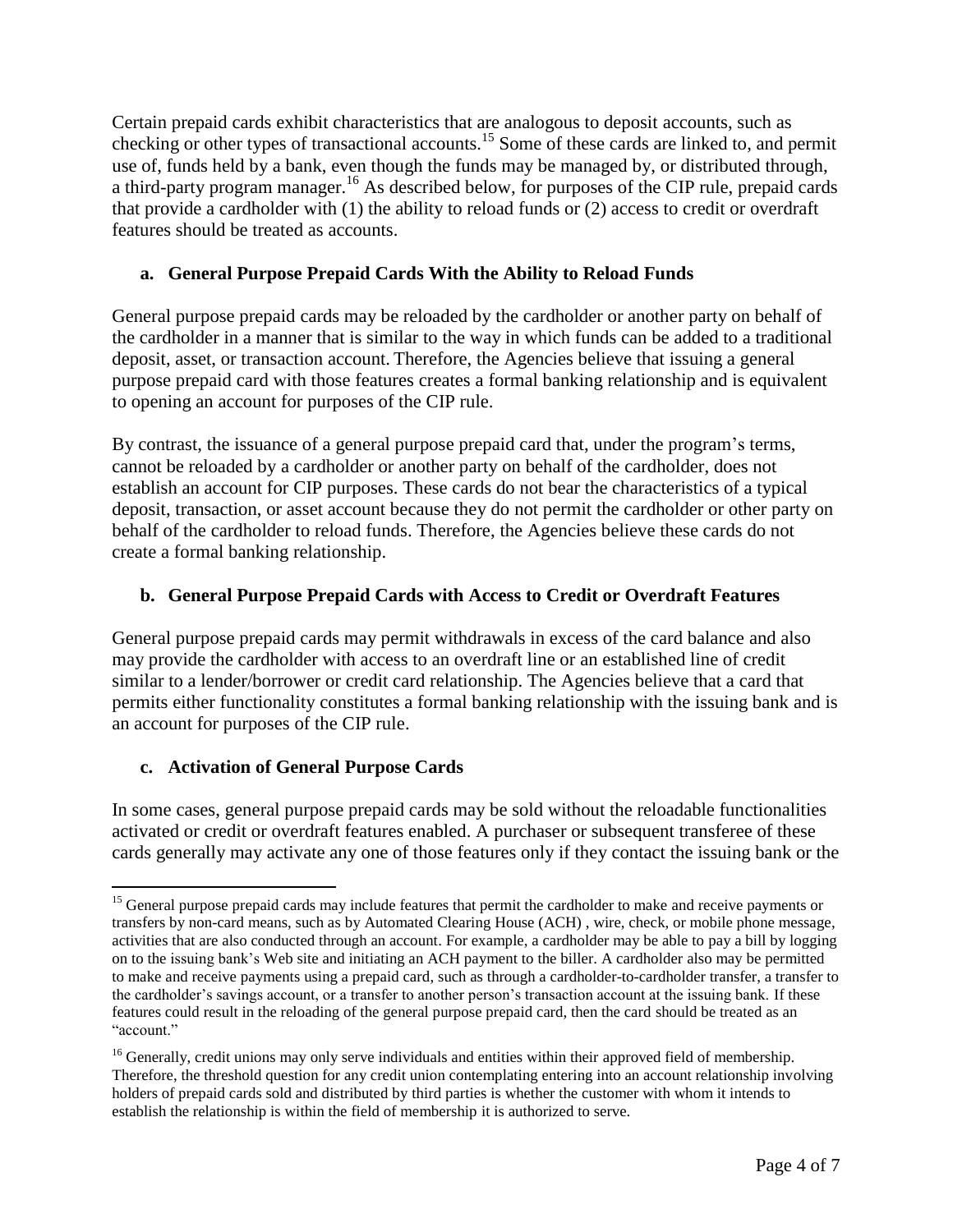third-party program manager. In such cases, for purposes of the CIP rule, the Agencies believe that an account is not established until a reload, credit, or overdraft feature is activated by cardholder registration.

# **IV. Identifying the Customer**

Once an account has been established, the bank must identify the customer for purposes of the CIP rule. Under the CIP rule, a person that opens a new account is deemed a customer.<sup>17</sup> To verify the identity of the person opening the account, the final CIP rule's preamble explains that a bank need only verify the identity of the named accountholder.<sup>18</sup> The following describes how these principles should apply to different types of prepaid cards.

# **a. Prepaid Cardholders and Third Parties**

When a general purpose prepaid card issued by a bank allows the cardholder to conduct transactions evidencing a formal banking relationship, such as by adding monetary value or accessing credit, the cardholder should be considered to have established an account with the bank for purposes of the CIP rule. Further, the cardholder should be treated as the bank's customer for purposes of the CIP rule, even if the cardholder is not the named accountholder, but has obtained the card from an intermediary who uses a pooled account with the bank to fund bank-issued cards.

As a general matter, third-party program managers should be treated as agents of the bank for purposes of the CIP rule, rather than as the bank's customer. The preamble to the final CIP rule makes clear that the rule does not affect a bank's authority to contract for services to be performed by a third party either on or off the bank's premises, nor does it alter a bank's authority to use an agent to perform services on its behalf. However, as with any other activity performed on behalf of the bank, the bank ultimately is responsible for compliance with the requirements of the bank's CIP rule as performed by that agent or other contracted third party.<sup>19</sup>

Third-party program managers may establish pooled accounts in their names for the purpose of holding funds "on behalf of" or "in trust for" cardholders or processing transactions on behalf of other issuing banks. However, the fact that these funds are held in a pooled account should not affect the status of the cardholder as a bank customer, assuming the cardholder has established an account with the bank by activating the reloadable functionalities of a general purpose prepaid card, or its credit or overdraft features.

In the case of non-reloadable general purpose prepaid cards without credit or overdraft features, or other prepaid cards that do not have the identified features that establish an account for purposes of the CIP rule, such as closed-loop prepaid cards, the third-party program manager in

 $17$  31 CFR 1020.100(c)(1)(i).

<sup>18</sup> 68 FR 25090, 25094 (May 9, 2003).

<sup>19</sup> See 68 FR 25090, 25104 (May 9, 2003). See also *Interagency Interpretive Guidance on Customer Identification Program Requirements under Section 326 of the USA PATRIOT Act*, FAQs Final CIP Rule (April 28, 2005), at p. 5, available at [http://www.fincen.gov/statutes\\_regs/guidance/pdf/faqsfinalciprule.pdf.](http://www.fincen.gov/statutes_regs/guidance/pdf/faqsfinalciprule.pdf)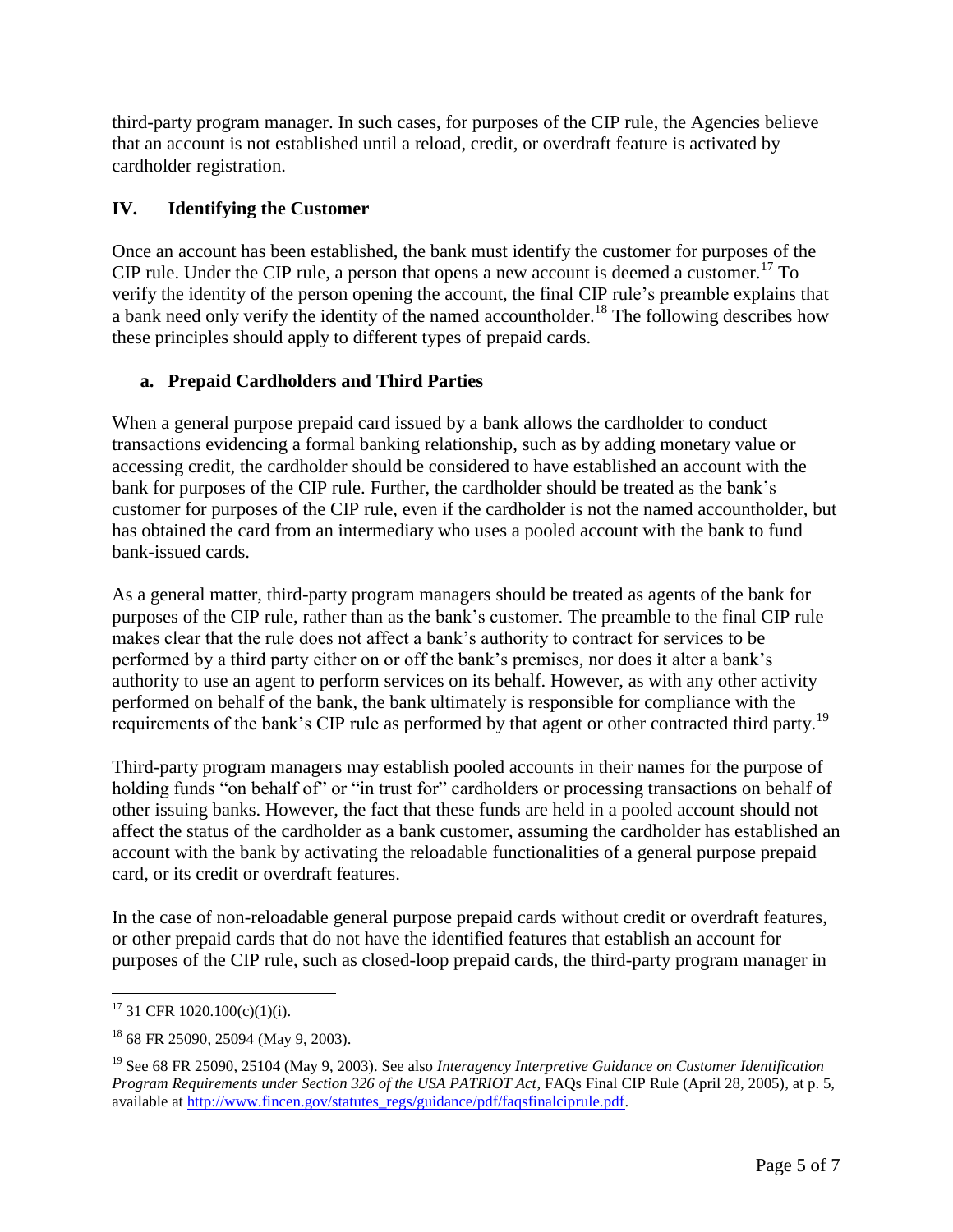whose name the pooled account has been established should be considered to be the only customer of the issuing bank and should be subject to requirements of the bank's CIP policies and procedures. In these cases, the issuing bank need not "look through" the pooled account to verify the identity of each cardholder.

# i. *Payroll Cards*

Payroll cards are cards that enable an employee to access funds in accounts that are established directly or indirectly by an employer and to which the employer (or a third party acting on the employer's behalf ) is able to transfer the employee's wages, salary, bonuses, travel reimbursements, or other compensation. Typically, the employer (or the employer's agent) opens an account with a bank and provides each of its employees with a card that can be used to access the employee's share of the account. The employer (or the employer's agent) then transfers the employee's wages, salaries, or other compensation into the account or subaccount, rather than distributing a check to the employee.

If the employer (or the employer's agent) is the only person that may deposit funds into the payroll card account, the employer should be considered the bank's customer for purposes of the CIP rule. In that case, the bank need not apply its CIP to each employee. The employer should be considered to be the customer even if there are subaccounts that are attributable to each employee. By contrast, if the employee is permitted to access credit through the card, or reload the payroll card account from sources other than the employer, the employee should be the customer of the bank and the bank should apply its CIP to the employee.

# ii. *Government Benefit Cards*

Government benefit cards (also referred to as Electronic Benefit Transfer Cards) are cards issued under government benefit programs to distribute government benefits or other payments. Government benefit programs vary as to whether beneficiary-cardholders are permitted to load funds unconnected to the government benefit program onto the card, and whether they provide access to credit. If the government benefits card program permits only government funds to be loaded onto the card and does not provide access to credit, no customer relationship is established between the bank and the beneficiary-cardholder for purposes of the CIP rule. In addition, since the term "customer" does not include a department or agency of the United States, of any state, or any political subdivision of any state, a bank that issues such a government benefit card is not required to apply its CIP to the government agency establishing the benefit card account. If, however, the card allows non-government funds to be loaded onto the card or provides access to credit, then a customer relationship is established between the bank and the beneficiary-cardholder and the bank should collect CIP information from the beneficiarycardholder.

# iii. *Health Benefit Cards*

Prepaid cards can also be used to access funds in a Health Savings Account (HSA), or accounts established as part of a Flexible Spending Arrangement (FSA) or Health Reimbursement Arrangement (HRA). While HSAs, FSAs, and HRAs are all used to set aside tax-exempt funds